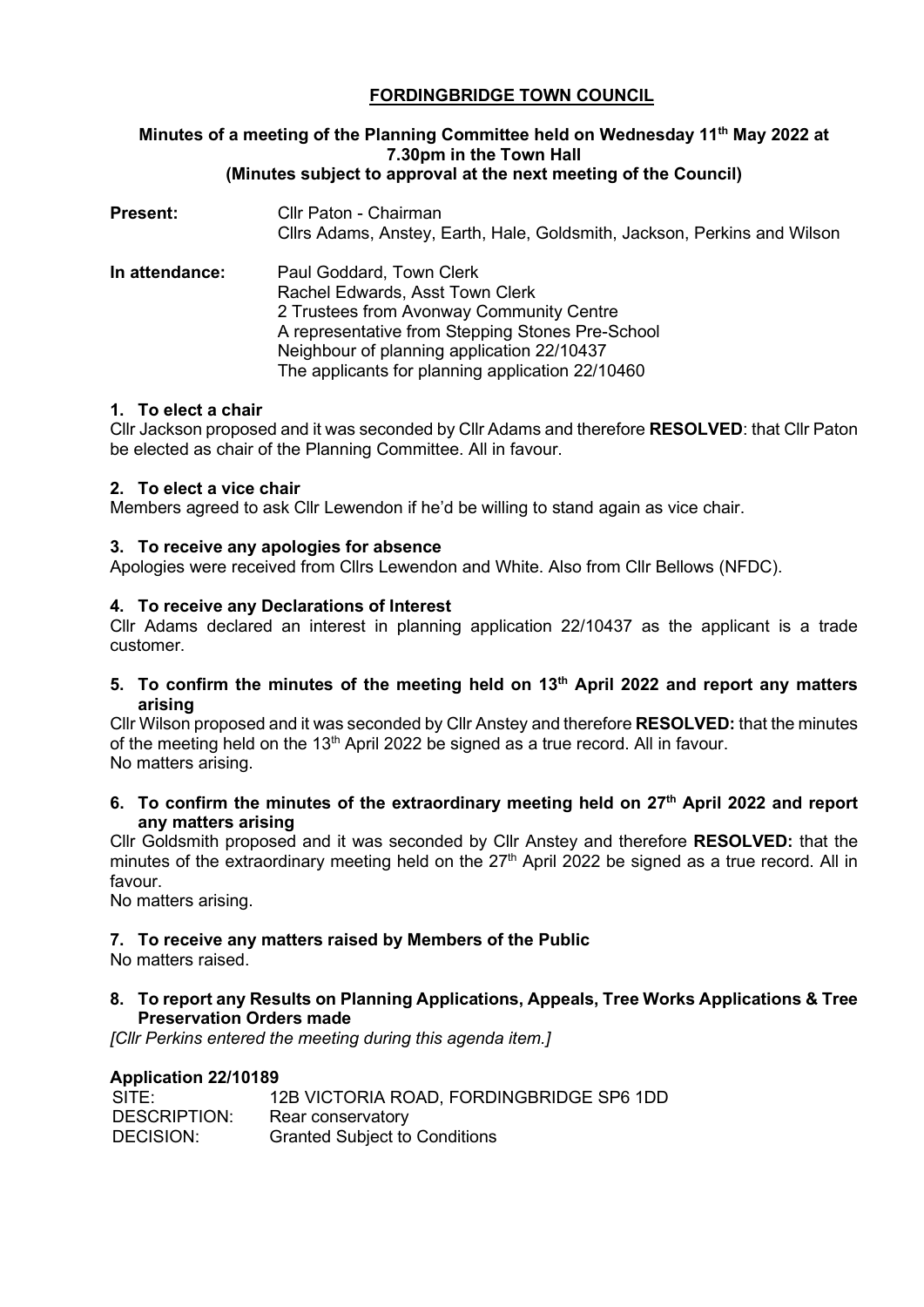Planning Committee 11.05.2022

### **Application 20/10719**

| SITE:        | PLOT B, LAND OF THE INGLE, FRYERN COURT ROAD,  |
|--------------|------------------------------------------------|
|              | BURGATE, FORDINGBRIDGE SP6 1NG (NB: SUBJECT TO |
|              | UNILATERAL UNDERTAKING)                        |
| DESCRIPTION: | New detached dwelling                          |
| DECISION:    | <b>Granted Subject to Conditions</b>           |

## **Application 20/10228**

| Land at BURGATE ACRES, SALISBURY ROAD, BURGATE,                    |
|--------------------------------------------------------------------|
| FORDINGBRIDGE SP6 1LX (NB: SUBJECT TO LEGAL                        |
|                                                                    |
| Construction of 63 dwellings, creation of new access, parking,     |
| landscaping, open space and associated works, following demolition |
|                                                                    |
|                                                                    |
|                                                                    |

#### **Application 22/10231**

| SITE:        | 168 STATION ROAD, FORDINGBRIDGE SP6 1DS    |
|--------------|--------------------------------------------|
| DESCRIPTION: | Bi-fold doors to existing adjoining annexe |
| DECISION:    | <b>Granted Subject to Conditions</b>       |

## **Application 21/11124**

| SITE:        | PLOT A, LAND OF THE INGLE, FRYERN COURT ROAD,                  |
|--------------|----------------------------------------------------------------|
|              | BURGATE, FORDINGBRIDGE SP6 1NG (NB: SUBJECT TO                 |
|              | UNILATERAL UNDERTAKING)                                        |
| DESCRIPTION: | Detached house; associated parking and landscaping at (plot A) |
| DECISION:    | <b>Granted Subject to Conditions</b>                           |

## **Application 20/10522**

| SITE:               | LAND NORTH OF, STATION ROAD, FORDINGBRIDGE SP6 1JW                    |
|---------------------|-----------------------------------------------------------------------|
| <b>DESCRIPTION:</b> | Development of 240 dwellings, a new access off Station Road,          |
|                     | 10.7ha of public open space (SANG, formal open space and informal     |
|                     | open space), associated private amenity space, off-street car parking |
|                     | and access roads." (Outline Application with details only of Access)  |
| DECISION:           | Withdrawn by Applicant                                                |

### **Application 22/10170**

| SITE:               | 1 PEALSHAM GARDENS, FORDINGBRIDGE SP6 1RD          |
|---------------------|----------------------------------------------------|
| <b>DESCRIPTION:</b> | Use of garden outbuilding as dog grooming facility |
| DECISION:           | <b>Grant Temporary Permission</b>                  |

## **Application 22/10149**

| SITE:        | 87 WHITSBURY ROAD, FORDINGBRIDGE SP6 1LB |
|--------------|------------------------------------------|
| DESCRIPTION: | Loft conversion and rear extension       |
| DECISION:    | <b>Granted Subject to Conditions</b>     |

## **Appeal Decisions**

No appeal decisions.

## **Tree Work Decisions**

No tree decisions.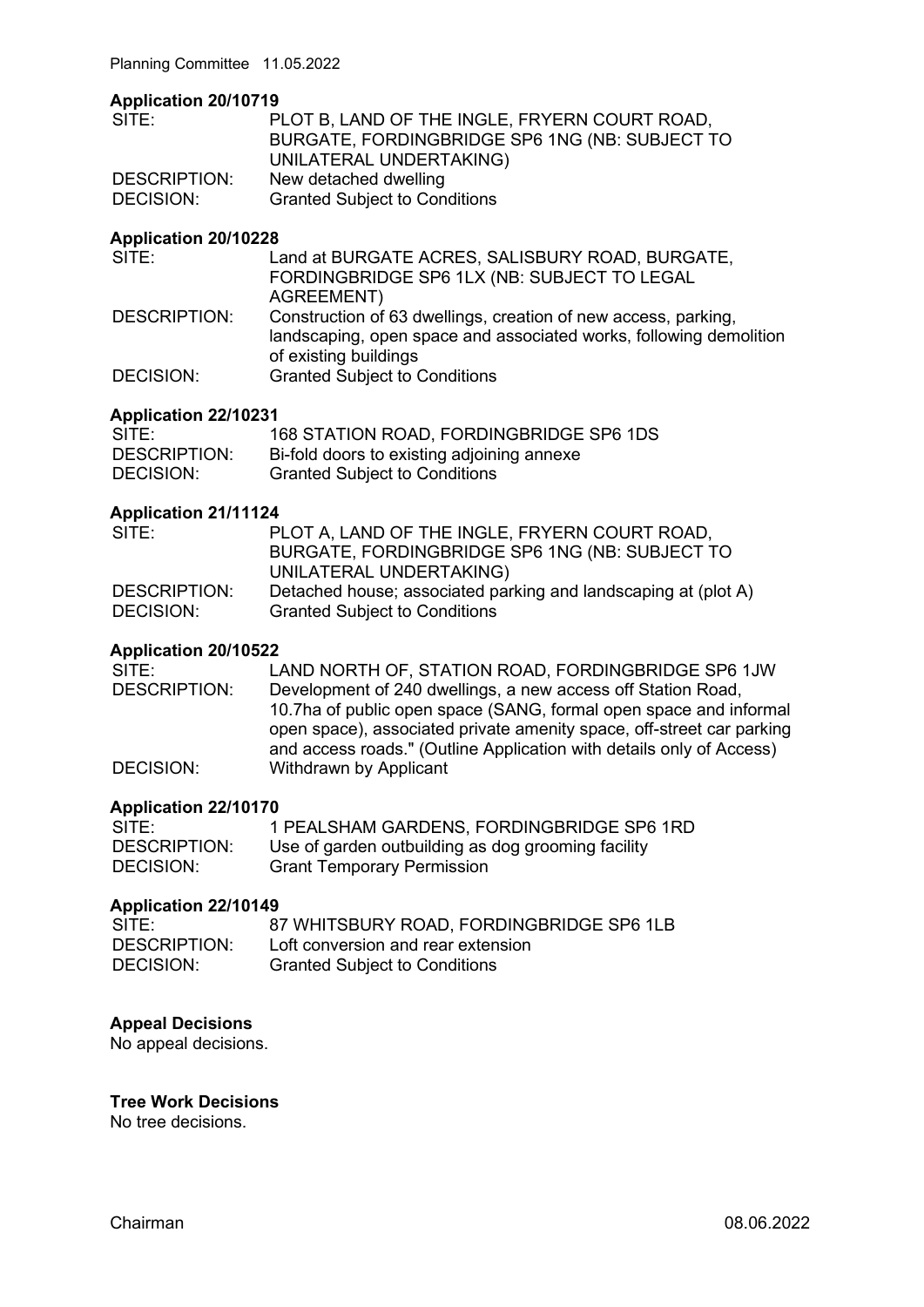## **9. To consider new Planning Applications**

| 22/10437 | 28 SHAFTESBURY STREET,<br><b>FORDINGBRIDGE SP6 1JF</b>                                          | $\vdash$ - Tygwin Limited |
|----------|-------------------------------------------------------------------------------------------------|---------------------------|
|          | Use of an existing building as residential; detached dwellinghouse, with associated parking and |                           |

landscaping Cllr Anstey presented this application for the existing building to be converted into a threebedroom residential dwelling and for a new detached two-bedroom dwellinghouse to be built.

Representations were made to the meeting from a trustee of Avonway Community Centre and also another neighbour, both objecting to the application on the grounds of loss of privacy and loss of light.

Cllr Hale proposed and it was seconded by Cllr Perkins and therefore RESOLVED: to recommend REFUSAL under PAR4. The conversion of the existing building will be a loss of employment space in the town. The new build is an overdevelopment of the area and will have a major impact on surrounding properties. All in favour.

| 22/10460                               | 114 SHAFTESBURY STREET,<br><b>FORDINGBRIDGE SP6 1JF</b> | Mr & Mrs Clare |
|----------------------------------------|---------------------------------------------------------|----------------|
| Single-storey detached carport /garage |                                                         |                |

Cllr Hale presented this application.

Cllr Wilson proposed and it was seconded by Cllr Adams and therefore RESOLVED: to recommend PERMISSION under PAR3 as there will be no effect on either the neighbours or the tree.

*[The applicants left the meeting]*

| 22/10265                                              | 49A SALISBURY ROAD, FORDINGBRIDGE<br>SP6 1EH | Mr Holton |
|-------------------------------------------------------|----------------------------------------------|-----------|
| Single-storey extension; existing garage roof altered |                                              |           |
|                                                       | Cllr Paton presented this application.       |           |

Cllr Earth proposed and it was seconded by Cllr Paton and therefore RESOLVED: to recommend PERMISSION under PAR3 as it will improve the applicant's way of life and there is no impact on the neighbours.

## **10. To consider new Tree Works Applications**

Members considered the following applications.

| Case Ref:              | TPO/22/0207                                        |
|------------------------|----------------------------------------------------|
| <b>Proposed Works:</b> | Ash x 1 Fell                                       |
| <b>Site Address:</b>   | Woodcroft, 47 Station Road, Fordingbridge, SP6 1JW |

**11. To consider any Licensing Act 2003 applications**

No licensing applications.

#### **12. To consider a response to the draft revised Hyde Village Design Statement**

The Clerk reported that the Hyde village design statement has been updated. He outlined the updates and reported that they do not conflict with NPA Planning Policy.

Cllr Paton proposed that Fordingbridge Town Council support the revised Hyde village design statement with no further comment.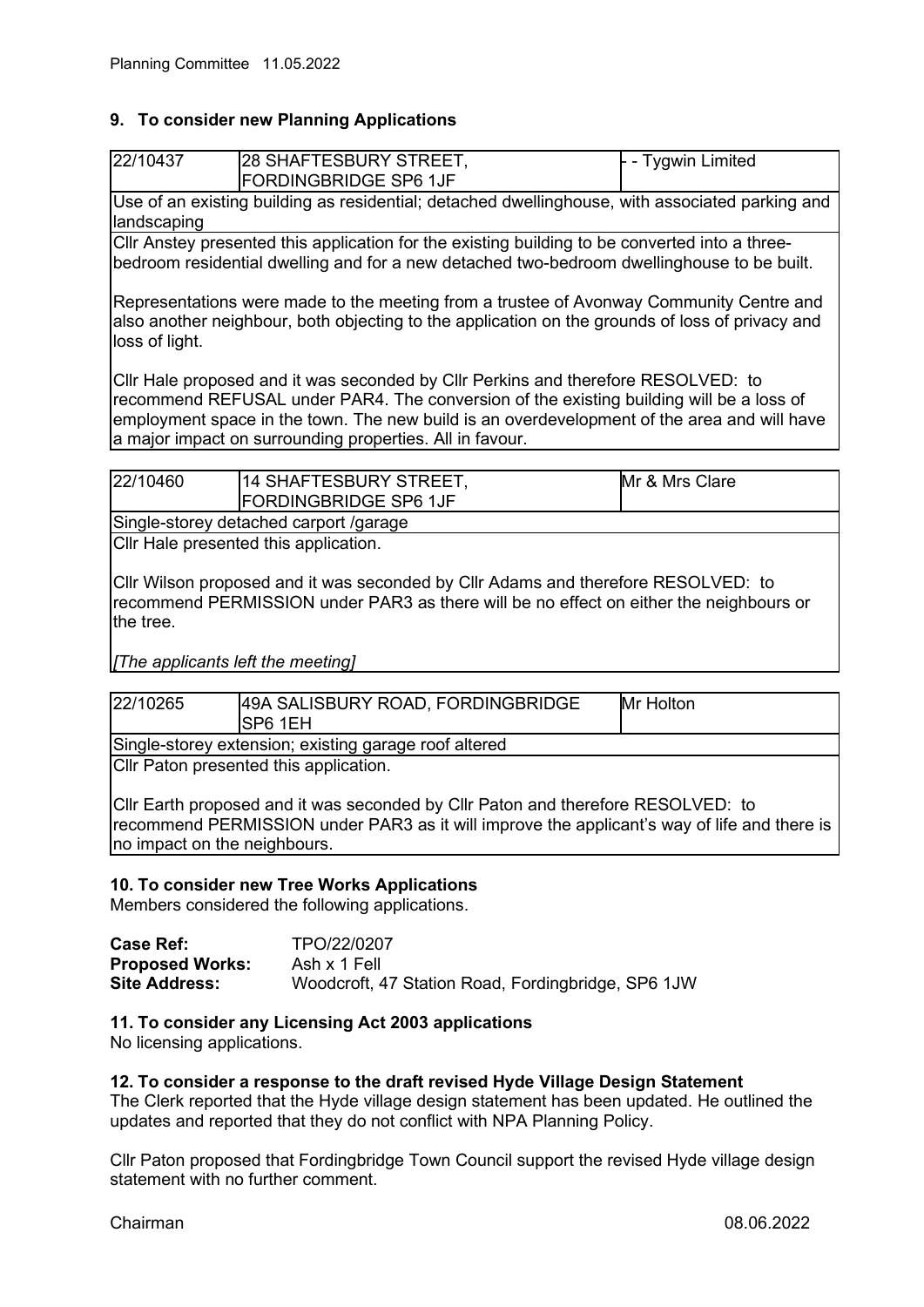#### **13. To note any items of correspondence**

#### **Strategic sites update**

A strategic sites update has been received – please see appendix.

#### **Article 4 Direction - Campsites**

Following approval by the National Park Authority at its meeting on 24 March 2022, the nonimmediate Article 4 Direction to remove permitted development rights (Schedule 2, Part 4, Class B) for larger and all new temporary campsites has now been confirmed. This Direction will come into effect on 30 September 2022.

#### **Parking Standards**

New Forest District Council (outside of the National Park) adopted the Parking Standards Supplementary Planning Document (SPD) on 6 April 2022.

# **14. To receive a report from the Clerk or any other relevant planning business**

Cllr Wilson asked that a meeting be arrange to discuss the ownership of Strategic Site 16. *Action: Clerk to arrange meeting*

# **15. To note the date of the next meeting as Wednesday 8th June 2022**

The meeting closed at 20.09pm.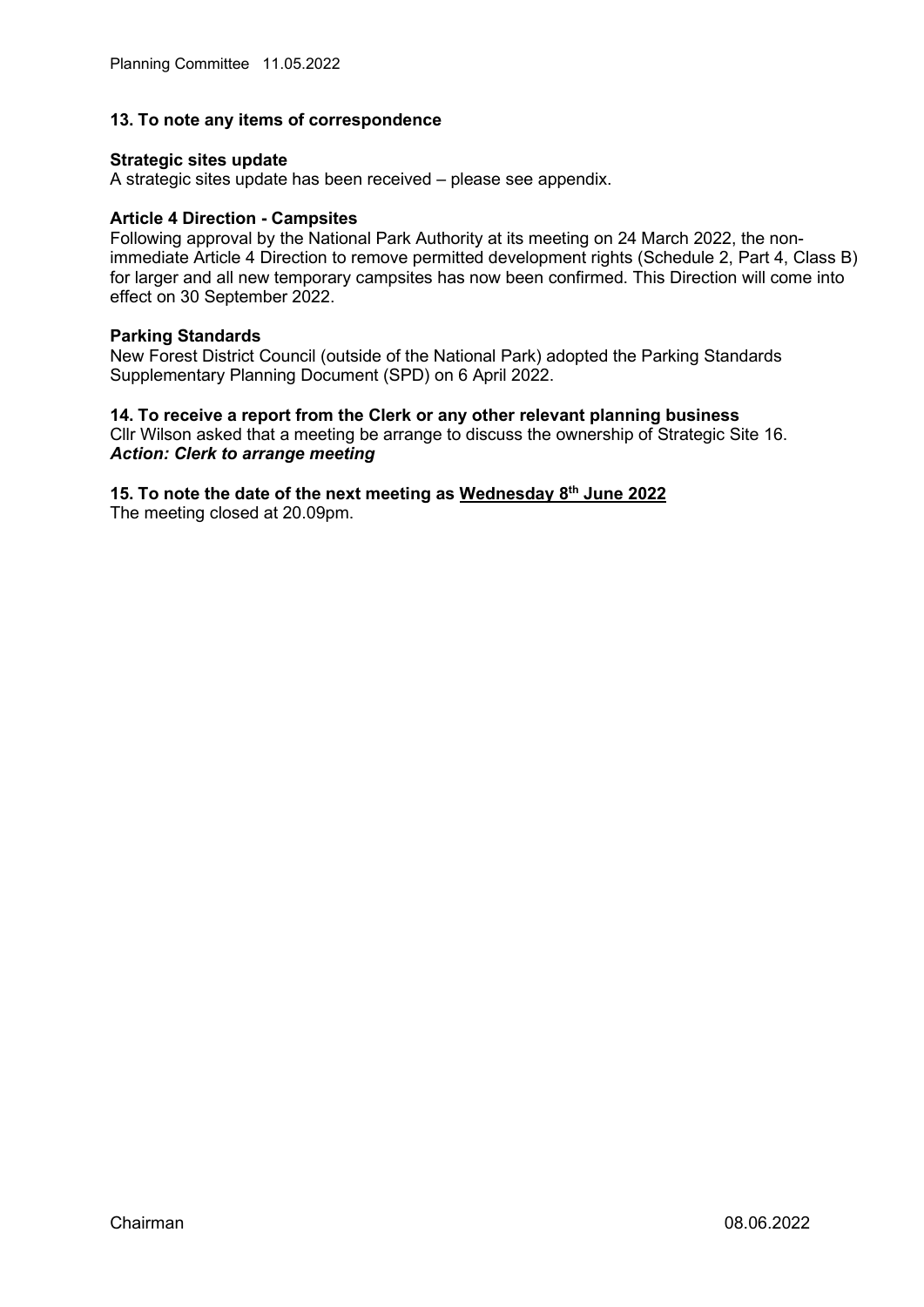## **APPENDIX Strategic Sites Update (May 2022)**

## **FORD 1 – Augustus Park, (Land East of Whitsbury Road), Fordingbridge SP6 1NQ Planning Permission Ref: 17/10150 – 145 dwellings Developer: Pennyfarthing Homes**

The new highway footpath along Whitsbury Road, adjoining the entrance to the site, has commenced construction. This is being overseen by Hampshire County Council, using their contractor. Traffic controls will be in place whilst this work is being under taken. The plan to remediate the bio-retention pond has been submitted to NFDC by the Developer, as agreed. The Eastern and Southern sections have been re-profiled and a post and wire fence installed on the steeper sides of the pond to provide a barrier while the new planting is developing. The whole area is looking much better. Meadow seed is due to be sown in the area to the Eastern side of the pond which will add to the biodiversity and create a more natural feel.

The spoil heap in the agricultural land adjoining the Northern end of the site has been reduced in height by reprofiling, and by spreading out the soil in the area available. This has improved the outlook drastically. Wire and post fencing has been installed on either side of the footpath and the level of the footpath has been raised. All as agreed in the recent site meeting. The Planner for this site has stated that this area is now satisfactory. The remedial work to the allotments is being carried out. The contractor has used a 'mole drain' across the area, which puts air back into compacted soil. They were levelling off the area when I visited site, ready to carry out a 'soil rip' in two directions. This is another method of getting air back into the soil ready for the plots and pathways to be marked out and created.

The central square area located where the welfare units and offices used to be is also due to have a soil rip shortly then it can be planted up.

Most of the planting has now been carried out, although there are some trees that are due to be planted at the Northern end of the site.

The school parking places are now completed at the edge of the Eastern SANG and the required grass areas have been seeded.

The gabion baskets have been installed along the swale in the Eastern SANG. The 'made up' areas around these baskets will require seeding.

A section of the swale (ditch), part of the SUDS (Sustainable Drainage System) has had some remediation works carried out. These will be inspected fully once they have been completed.

The Southern play park gate still requires remediation.

There has been a delay with the transfer of the bin emptying contract across to NFDC and the Developer is still currently liable for this. I contacted them yesterday as we have had a complaint about bins not being emptied. They are sending someone to site again to make sure that everything is satisfactory. I will add this back onto my list of checks when I visit site until the transfer occurs.

Regular monitoring of this site by the Site Monitoring Officer will continue in the short and medium term.